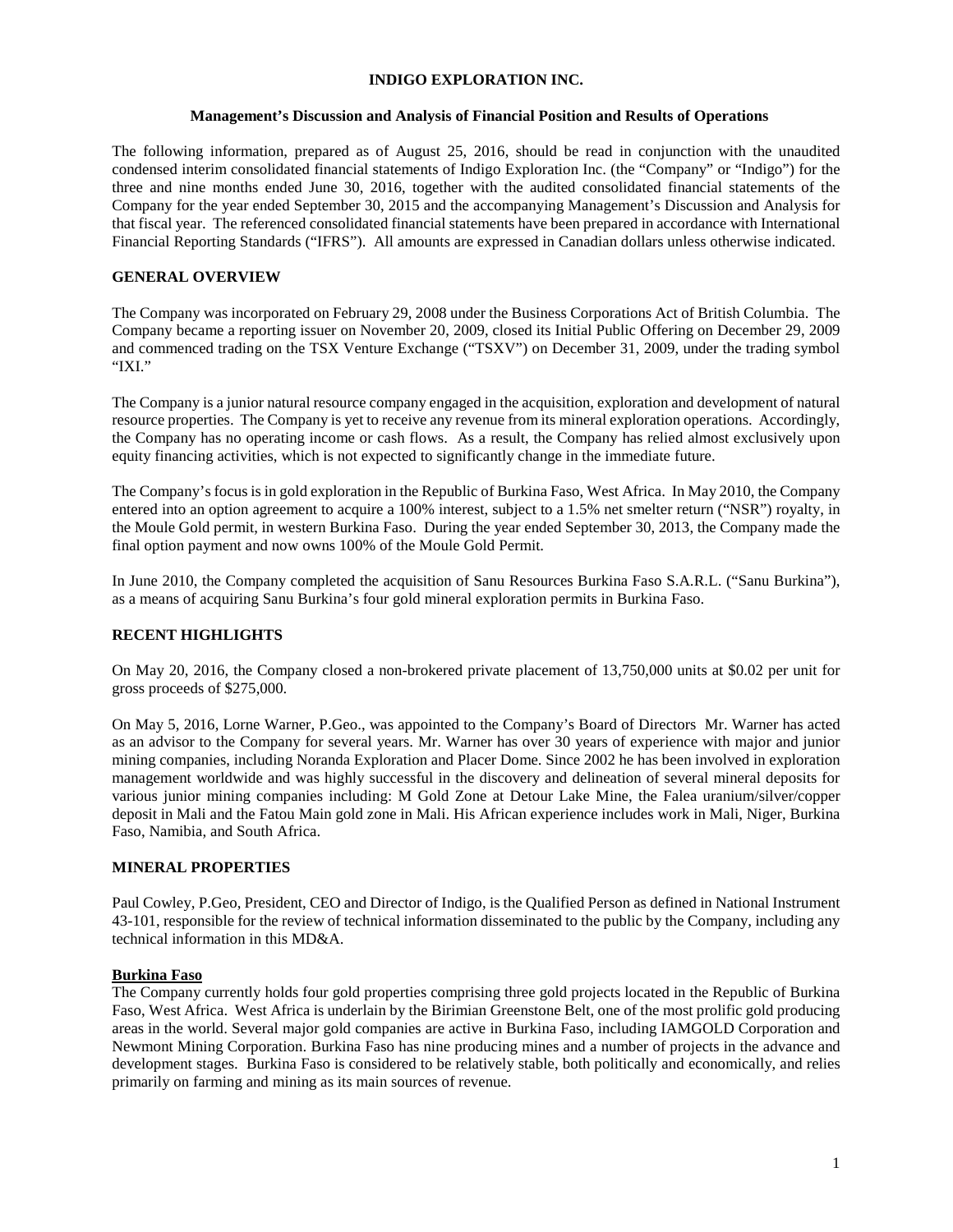Pursuant to the Mining Code of Burkina Faso, an exploration permit holder is required to incur 270,000 West African CFA Francs (\$583) of exploration expenditures per square kilometre per year in order to maintain its permits in good standing. If such expenditures are not incurred, the Government of Burkina Faso may, at its discretion, cancel the permits after giving the permit holder sixty days' notice to remedy any deficiency. The Company has not incurred sufficient expenditures on its Moule, and Loto permits to comply with the Mining Code of Burkina Faso. The Company has not received any notice of cancellation from the Government of Burkina Faso and believes these permits are in good standing.

The Kodyel, Tordo and Lati permits have expired. The Company submitted the documentation required to extend the permits, however, has not yet received the renewed permits. The Company believes it will obtain extensions on Kodyel and Lati permits. The Company received a rejection letter during the three months ended March 31, 2016 from its Tordo permit extension application. The Company no longer holds Tordo and therefore during the nine months ended June 30, 2016, the Company recorded a write-down of \$122,668 for the Tordo project.

The Company believes it presently holds all necessary licenses and permits on Moule and Loto, and priority on pending licenses and permits, Kodyel and Lati, to carry on the activities which it will conduct, and that it is presently complying in all material respects with the terms of such licenses and permits. There can be no guarantee, however, that the Company will be able to obtain and maintain, at all times, all necessary licenses and permits required to continue the proposed exploration or to develop its properties into commercial production and to operate mining facilities thereon.

## *Kodyel Exploration Permit*

The 191.2 square kilometres Kodyel permit lies close to the Niger border approximately 300km east of Ouagadougou. Access is by paved road as far as Fada N'gourma about 200 km east of Ouagadougou and thence by laterite roads. The Kodyel permit covers an extension of the Fada N'Gourma greenstone belt that extends into Niger. The Kodyel permit is traversed by a regional northeast-trending fault that stretches from Ghana to Niger and separates the mafic and felsic volcanics and metasedimentary rocks of the Fada belt from the migmatites and granites to the northwest. There are several active artisanal workings within the permit, including: Hantekoura (CFA) and Kodyel 1. The extensive Tangounga and Songonduari artisanal workings currently lie off the permit but are part of the same structure, continuing towards and into Niger.

Until early 2012 the Company had been unable to access the Kodyel permit due to a border dispute between Burkina Faso and Niger. The temporary suspension on the Kodyel permit was lifted and the Company commenced exploration on the renewed Kodyel permit. The renewed permit had reduced from 238 square kilometres to 191 square kilometres to exclude a 2 kilometre wide strip adjacent to the Niger border. The permit retained a right of first refusal to include this excluded area (which hosts the Tangounga artisanal mining site) after the World Court finalizes the border location.

On April 16, 2013, the World Court handed down their decision on the position of the Burkina Faso – Niger border in the vicinity of the Kodyel permit. According to maps provided by the World Court, the new border is approximately 6 kilometres northeast of the previous border position in the vicinity of the Kodyel permit. The Company is making efforts to extend the term of the original Kodyel permit which would incorporate the Tangounga artisanal workings. The Company is uncertain as to when the permit will be extended and when the excluded area will be returned to the Company.

#### *Moule Option*

The Company owns a 100% interest, subject to a 1.5% net smelter return ("NSR") royalty, in the Moule Gold Permit, in western Burkina Faso. The Company has the right to purchase the entire 1.5% NSR royalty for US \$1,800,000. The Moule Gold Permit covers 185.6 square kilometres of prospective Birimian greenstone geology. Exploration prior to acquisition by Indigo consisted of property wide mapping, soil geochemistry, quartz veining and quartz float sampling and ground geophysics. These surveys located a number of gold targets, including: Zelingpe 1, Zelingpe 2, Vein 2 and Vein 3.

The Company completed initial RC drill programs on Zelingpe 1, Zelingpe 2 and Vein 3; and followed up with a diamond drill program at Vein 2 and Vein 3. These were the first drill programs ever completed at Moule. Results of the drill programs have been reported by press release and in prior MD&A's. Drill plans and selected sections from the Moule diamond drill program can be found on the Company's website at [www.indigoexploration.com.](http://www.indigoexploration.com/)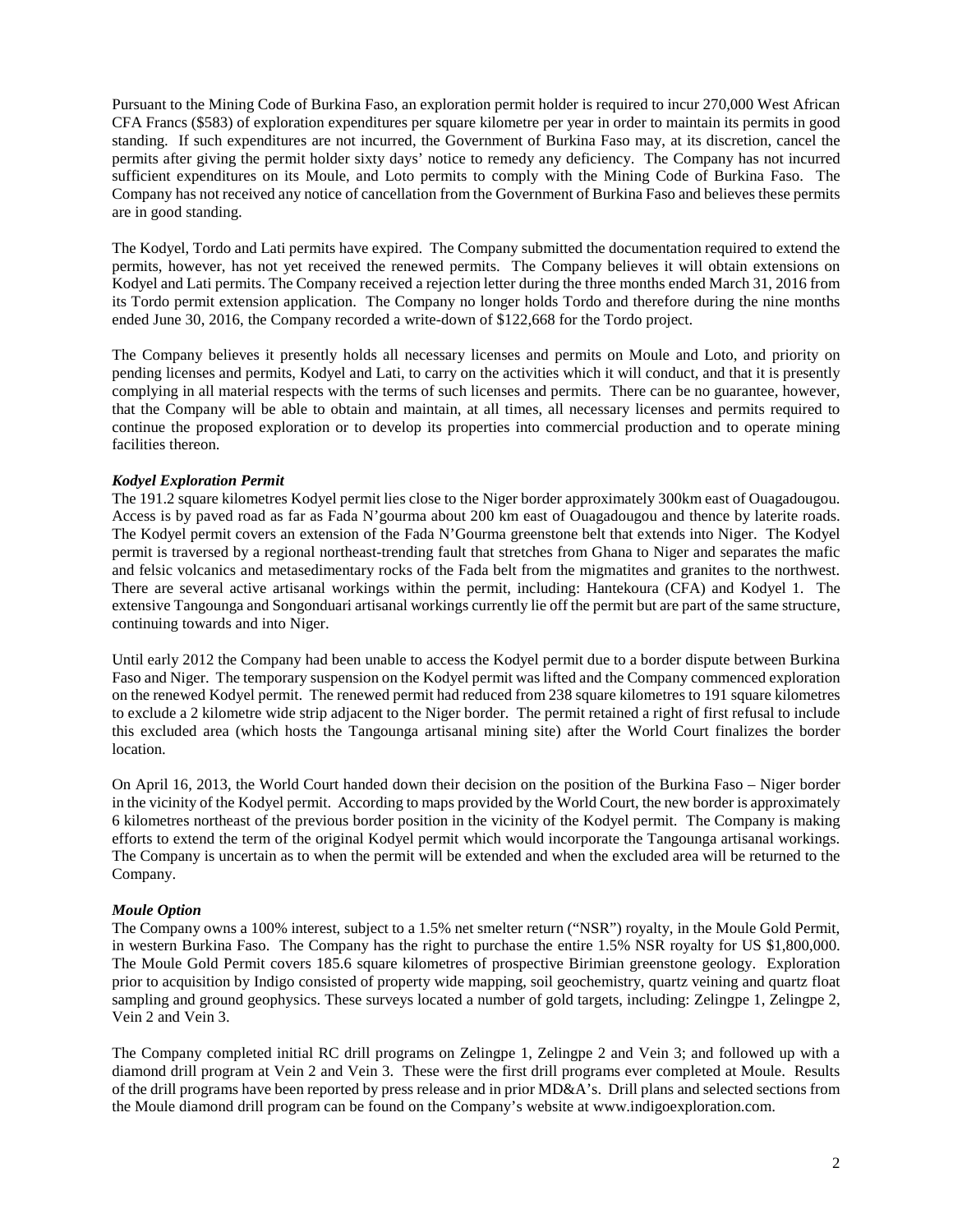### *Lati Exploration Permit*

The 184 square kilometre Lati Permit covers a major north-south shear zone in the Boromo greenstone belt. Lati is the site of expanding artisanal activity with at least three known active artisanal mining areas over the 8 kilometre long Prospect 1. The Lati permit is about 150 km by road west of Ouagadougou. Lati was previously explored by the United Nations Development Program ("UNDP") and the Burkina Faso Office of Mines and Geology ("BUMIGEB") for volcanic-hosted massive sulfides ("VHMS") similar to the Perkoa zinc deposit, as well as by Carlin Resources and Incanore Resources for gold.

Results of a RC drill program on Lati have been reported by press releases and in prior MD&A's. Drill plans and selected sections from the Lati RC drill program can be found on the Company's website at [www.indigoexploration.com.](http://www.indigoexploration.com/)

### *Loto Exploration Permit*

The 100% owned, 70.08 square kilometre Loto exploration permit is located in the Boromo greenstone belt, contiguous to the Moule Exploration Permit, and forms part of the Moule project. The Loto permit lies near the town of Diebougou, approximately 270 km by road from Ouagadougou of which 250 km is paved. The area is intensely farmed and it has taken time to establish a working relationship with the local community.

### *Tordo Exploration Permit*

The 143 square kilometre Tordo permit lies about 150km east of Ouagadougou. The permit covers a portion of the Fada N'gourma greenstone belt which consists of meta-tuff, meta-sediment and mafic metavolcanic rocks and has never been previously explored until recently by Sanu Burkina. The Company received a rejection on the extension application for Tordo in March 2016, so no longer holds this permit. During the three months ended March 31, 2016, the Company wrote off \$122,668 bringing the book value of the Tordo property to \$nil.

# **QUARTERLY INFORMATION**

The following is selected financial data from the Company's unaudited quarterly financial statements for the last eight quarters ending with the most recently completed quarter, being the three months ended June 30, 2016.

|                                          | For the quarter ended (\$) |               |               |                |
|------------------------------------------|----------------------------|---------------|---------------|----------------|
|                                          | Jun. 30, 2016              | Mar. 31, 2016 | Dec. 31, 2015 | Sept. 30, 2015 |
| Total revenues                           |                            | -             |               |                |
| Loss                                     | (24.887)                   | (150.953)     | (20.254)      | (45.550)       |
| Loss per share (basic and diluted) $(1)$ | (0.00)                     | (0.00)        | (0.00)        | (0.00)         |
| Total assets                             | 1,015,883                  | 784,744       | 944.648       | 972,145        |

|                                          | For the quarter ended $(\$)$ |               |               |                |
|------------------------------------------|------------------------------|---------------|---------------|----------------|
|                                          | Jun. 30, 2015                | Mar. 31, 2015 | Dec. 31, 2014 | Sept. 30, 2014 |
| Total revenues                           |                              |               |               |                |
| Loss                                     | (25.349)                     | (41.091)      | (25.064)      | (2,171,278)    |
| Loss per share (basic and diluted) $(1)$ | (0.00)                       | (0.00)        | (0.00)        | (0.05)         |
| Total assets                             | 832.504                      | 846.676       | 879,709       | 783.228        |

(1) The basic and diluted calculations result in the same values.

The increase of the loss reported during the quarter ended March 31, 2016 is the result of the Company recording a write-down of mineral properties of \$122,668 on the Tordo permits that were not extended. The loss in the quarter ended September 30, 2014 includes write-downs of mineral properties of \$ \$2,121,835.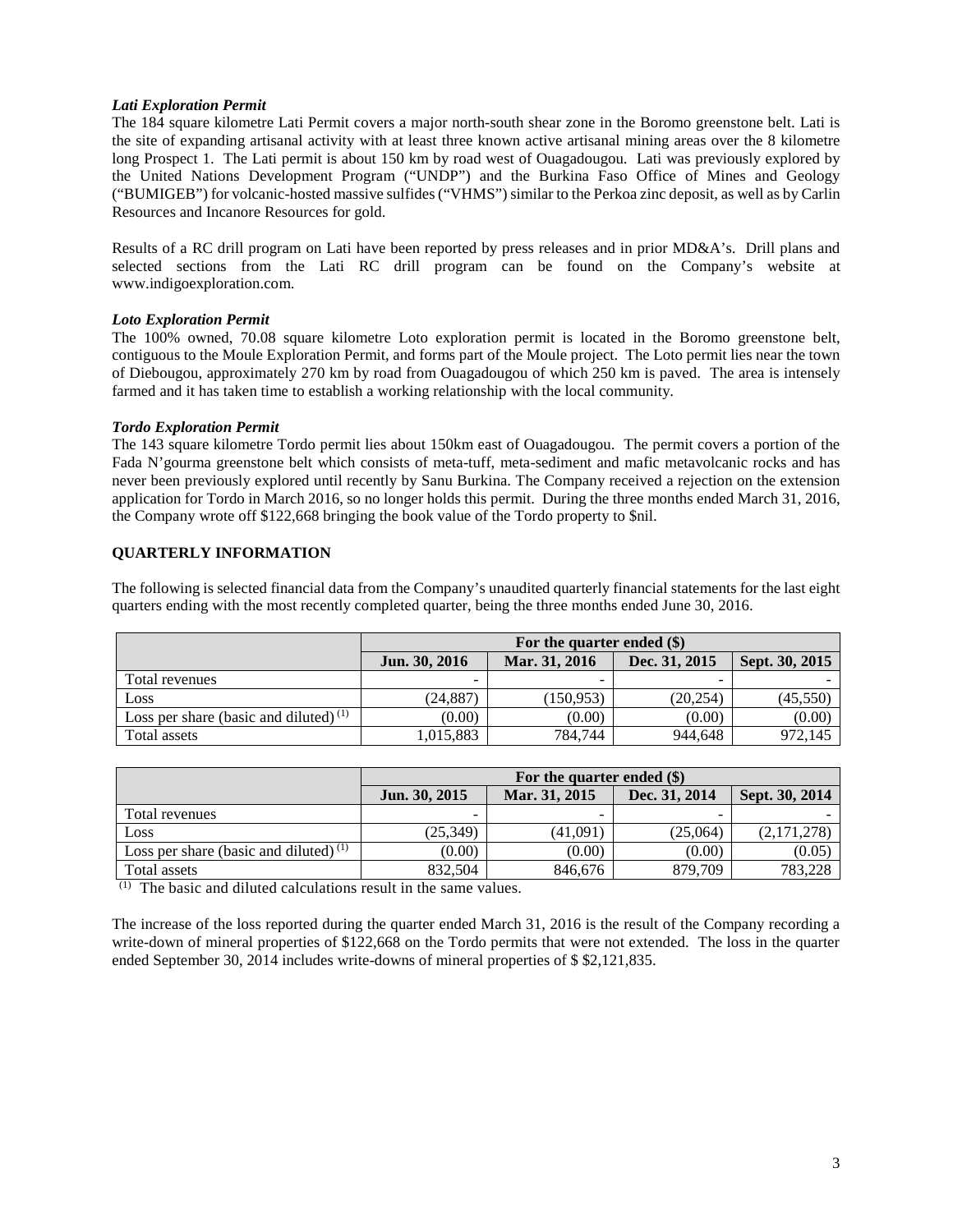## **RESULTS OF OPERATIONS**

### *Three months ended June 30, 2016*

The Company recorded a loss of \$24,887 (\$0.00 per share) for the three months ended June 30, 2016 as compared to a loss of \$25,349 (\$0.00 per share) for the three months ended June 30, 2015.

Significant general and administrative costs of note include:

Management and administration fees of \$8,613 (2015 - \$5,850). Management fees includes charges from the CEO billed by day's worked. The increase during the period is the result of an increase in corporate and financing activities billed from the CEO.

Office and miscellaneous of \$4,351 (2015 - \$8,030). Office expenses, including those related to Sanu Burkina, decreased in the period due to a reduction in administrative overhead as the Company continues efforts to reserve cash.

### *Nine months ended June 30, 2016*

The Company recorded a loss of \$196,094 (\$0.00 per share) for the nine months ended June 30, 2016 as compared to a loss of \$91,504 (\$0.00 per share) for the nine months ended June 30, 2015. The increase is the result of the Company recording a write-down of mineral properties of \$122,668 on the Tordo permits that were not extended.

Significant general and administrative costs of note include:

Accounting and audit of \$18,615 (2015 - \$25,779). Accounting and audit fees decreased due to a negotiated reduction in the period of the audit fee for the year-end financial statements.

Management and administration fees of \$23,563 (2015 - \$17,551). Management fees includes charges from the CEO billed by day's worked. The increase during the period is the result of an increase in corporate and financing activities billed from the CEO.

Office and miscellaneous of \$11,874 (2015 - \$23,880). Office expenses, including those related to Sanu Burkina, decreased in the period due to a reduction in business activities.

## **FINANCING ACTIVITIES AND CAPITAL EXPENDITURES**

#### *Financing Activities*

On May 20, 2016, the Company closed a non-brokered private placement for 13,750,000 units at \$0.02 per unit for aggregate gross proceeds of \$275,000. Each unit is comprised of one common share and one share purchase warrant. Each whole warrant entitles the holder thereof the right to purchase one common share of the Company at \$0.05 per share, exercisable up to May 20, 2019. A value of \$13,750 has been attributed to the warrants. In connection with the private placement, the Company paid finder's fees of \$16,500 and other share issuance costs of \$4,090.

On December 17, 2014, the Company closed the first tranche of 5,125,000 units at \$0.02 per unit for gross proceeds of \$102,500. Each unit is comprised of one common share and one share purchase warrant. Each whole warrant entitles the holder thereof the right to purchase one common share of the Company at \$0.05 per share, exercisable up to December 17, 2017. A value of \$5,125 has been attributed to the warrants.

On December 24, 2014, the Company closed the second tranche of 1,000,000 units at \$0.02 per unit for gross proceeds of \$20,000. Each unit is comprised of one common share and one share purchase warrant. Each whole warrant entitles the holder thereof the right to purchase one common share of the Company at \$0.05 per share, exercisable up to December 24, 2017. A value of \$1,000 has been attributed to the warrants.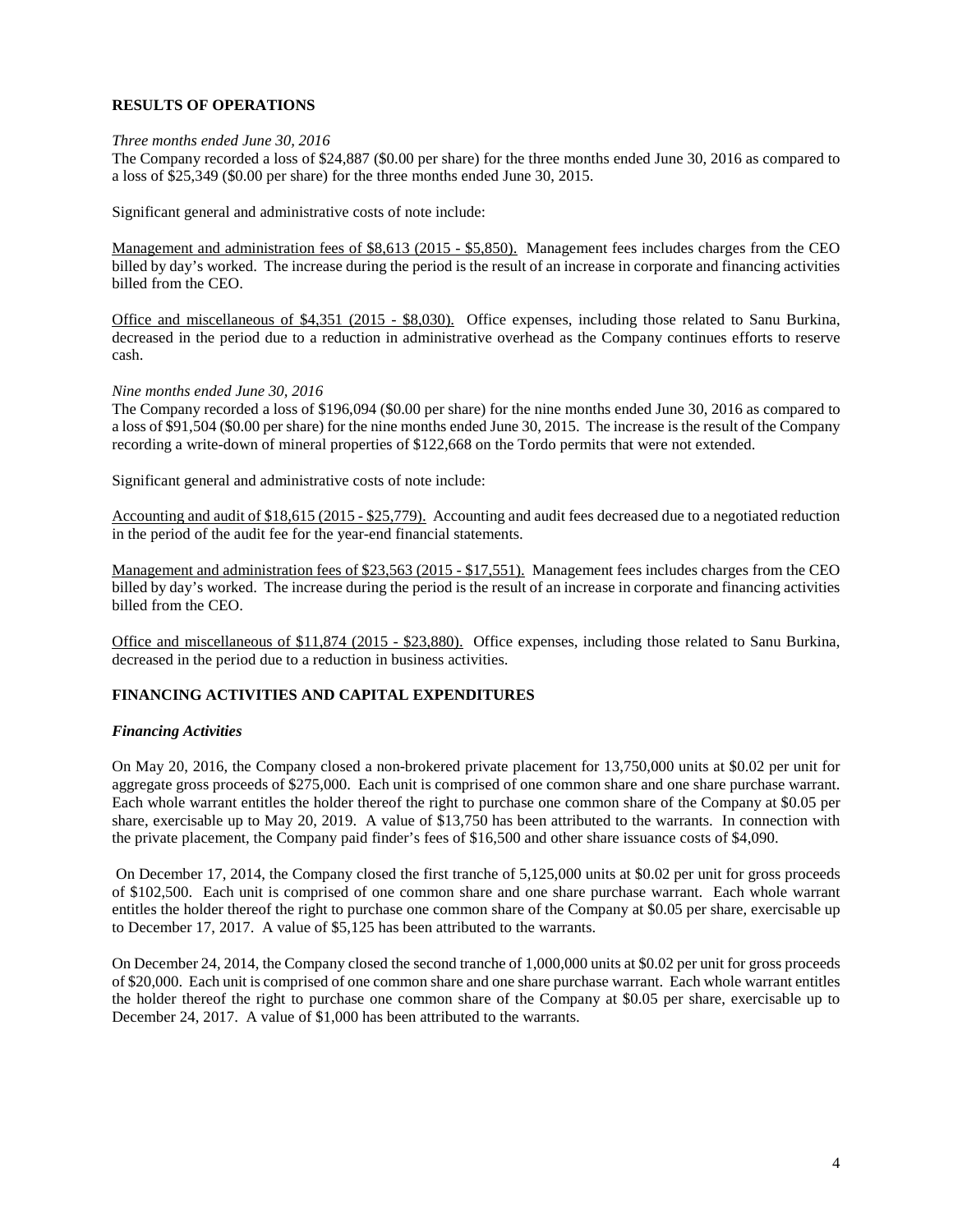On January 21, 2015, the Company closed the third and final tranche of the non-brokered private placement for 1,500,000 units at \$0.02 per unit for gross proceeds of \$30,000. Each unit is comprised of one common share and one share purchase warrant. Each whole warrant entitles the holder thereof the right to purchase one common share of the Company at \$0.05 per share, exercisable up to January 21, 2018. A value of \$1,500 has been attributed to the warrants.

In connection with the three tranches, the Company paid finders' fees of \$8,400 and incurred additional cash issue costs of \$2,233.

## *Capital Expenditures*

The capital expenditures of the Company during the nine months ended June 30, 2016 included deferred mineral property expenditures of \$49,191 (2015 - \$74,542) on the Company's Burkina Faso projects. Refer to schedule I in the condensed interim consolidated financial statements for the nine months ended June 30, 2016.

# **LIQUIDITY AND CAPITAL RESOURCES**

The Company's operations consumed \$73,426 of cash (before working capital items) for the nine months ended June 30, 2016 (2015 - \$81,697) with an additional \$54,895 (2015 - \$81,691) used on mineral property deferred exploration expenditures. The cash requirement was fulfilled from cash on hand at the beginning of the period and from the proceeds of the private placement.

The Company's aggregate operating, investing and financing activities during the nine months ended June 30, 2016 resulted in a net increase in its cash balance from \$142,784 at September 30, 2015 to \$259,575 at June 30, 2016. The net increase in the Company's cash balance is the result of the closing of a private placement that resulted in net proceeds of \$254,409. The Company has working capital of \$165,815 at June 30, 2016 compared with a working capital of \$34,023 at September 30, 2015. The Company has no long term debt.

The Company has no further payments to make to acquire any of its Burkina Faso mineral properties. The Company has minimum exploration commitments in Burkina Faso in order to keep its properties in good standing. Aside from the minimum exploration commitments in Burkina Faso, the Company does not have any commitment for material capital expenditures over the near term or long term and none are presently contemplated in excess of normal operating requirements.

The Company has not as yet put into commercial production any of its mineral properties and as such has no operating revenues or cash flows. Accordingly, the Company is dependent on the equity markets as its sole source of operating working capital, and the Company's capital resources are largely determined by the strength of the junior resource capital markets and by the status of the Company's projects in relation to these markets, and its ability to compete for investor support of its projects. There can be no assurance that financing, whether debt or equity, will always be available to the Company in the amount required at any particular time or for any particular period or, if available, that it can be obtained on terms satisfactory to it.

## **TRANSACTIONS WITH RELATED PARTIES**

Compensation paid or payable to the directors, the Chief Executive Officer and the Chief Financial Officer for services provided during the three and nine months ended June 30, 2016 and 2015 was as follows:

|                                    | Three months ended |        | Nine months ended |        |
|------------------------------------|--------------------|--------|-------------------|--------|
|                                    | June 30            |        | June 30           |        |
|                                    | 2016               | 2015   | 2016              | 2015   |
|                                    |                    |        |                   |        |
| Accounting fees                    | 880                | 4.379  | 6.200             | 15,660 |
| Management and administration fees | 8.613              | 5,850  | 23.563            | 17,550 |
|                                    | 9.493              | 10,229 | 29,763            | 33,210 |

Includes fees billed by a company owned by the Chief Executive Officer, Paul Cowley.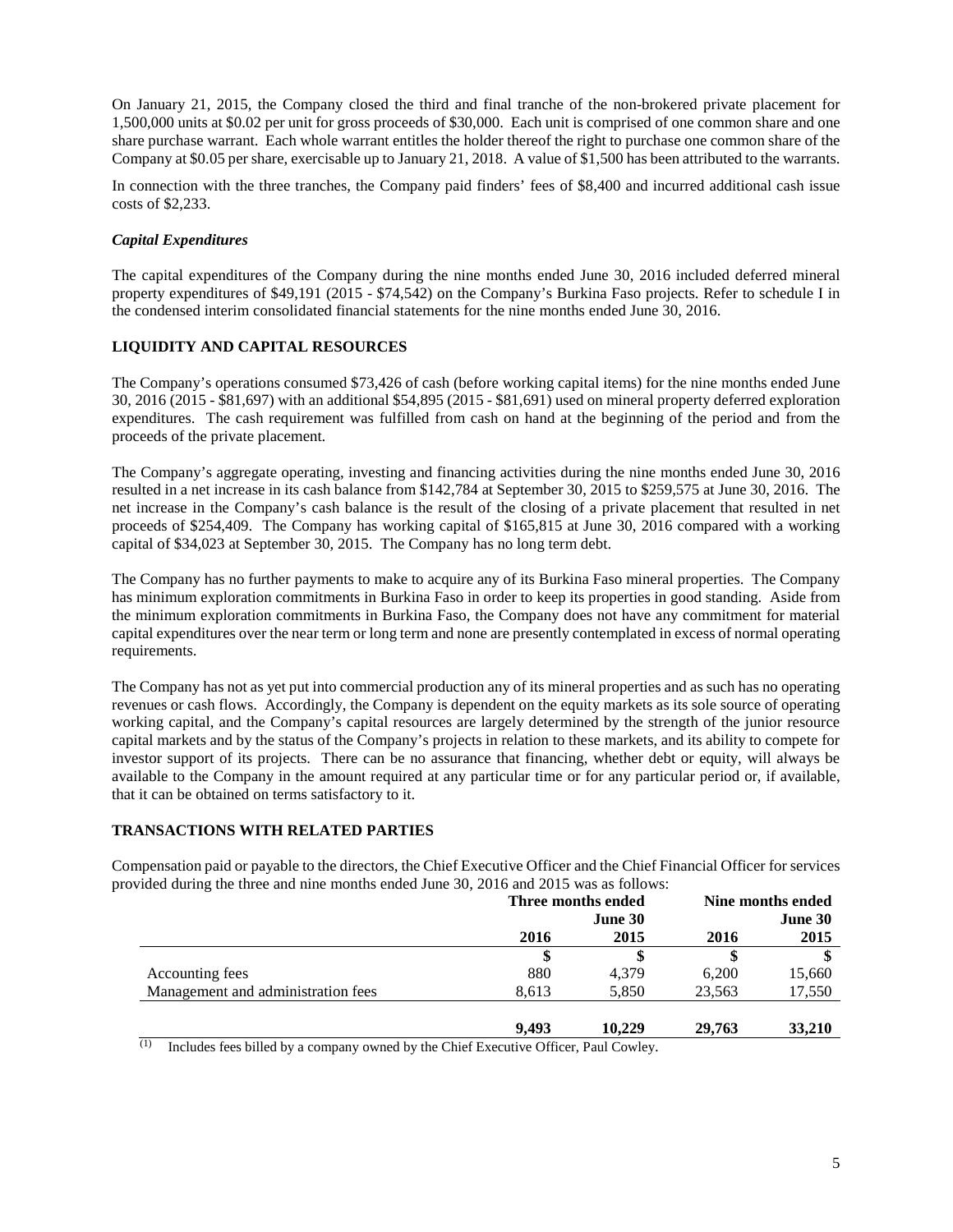The Company incurred additional expenditures charged by related parties during the three and nine months ended June 30, 2016 and 2015 as follows:\

|                 | Three months ended       |         |                          | Nine months ended |  |
|-----------------|--------------------------|---------|--------------------------|-------------------|--|
|                 |                          | June 30 |                          | June 30           |  |
|                 | 2016                     | 2015    | 2016                     | 2015              |  |
|                 |                          |         |                          |                   |  |
| Accounting fees | $\overline{\phantom{a}}$ | 4.379   | $\overline{\phantom{a}}$ | 5.660             |  |

<sup>(2)</sup> Includes fees billed by a company owned by the former Chief Financial Officer, Rob McMorran.

As at June 30, 2016, accounts payable and accrued liabilities includes an amount of \$83,988 (September 30, 2015 - \$59,248) due to directors and officers of the Company and/or companies they control or of which they were significant shareholders. These amounts are unsecured, non-interest bearing and due on demand.

## **FINANCIAL INSTRUMENTS**

The Company's financial instruments consist of cash and cash equivalents, other receivables, and accounts payable and accrued liabilities. Cash and cash equivalents and other receivables are designated as loans and receivables, which are measured at amortized cost. Accounts payable and accrued liabilities are designated as other financial liabilities, which are measured at amortized cost. The Company's risk exposures and the impact on the Company's financial instruments are discussed in the consolidated financial statements for the year ended September 30, 2015 and have not changed significantly during the nine months ended June 30, 2016.

## **CHANGES IN ACCOUNTING POLICIES INCLUDING INITIAL ADOPTION**

#### **i) New standards and amendments effective for the first time from October 1, 2015**

The following revised standards and amendments became effective for the Company on October 1, 2015. The new and amended standards did not have a significant impact on the condensed interim consolidated financial statements. The following is a brief summary of the principal new standards adopted by the Company:

IFRS 7 – Financial Instruments disclosures. The Standard was amended to require additional disclosures on transition from IAS 39 and IFRS 9.

#### **ii) Accounting standards issued but not yet effective**

At the date of approval of the consolidated financial statements the following standards, which are applicable to the Company, were issued but not yet effective. The Company has not completed its assessment of the impact that the new and amended standard will have on its financial statements. The following is a brief summary of the principal new or amended standards.

IFRS 9 Financial Instruments - In July 2014, the IASB issued the final version of IFRS 9 Financial Instruments bringing together the classification and measurement, impairment and hedge accounting phases of the IASB's project to replace IAS 39 Financial Instruments: Recognition and Measurement. IFRS 9 retains but simplifies the mixed measurement model and establishes two primary measurement categories for financial assets: amortized cost and fair value. IFRS 9 also amends some of the requirements of IFRS 7 Financial Instruments: Disclosures, including added disclosures about investments in equity instruments measured at fair value in OCI, and guidance on financial liabilities and derecognition of financial instruments. The mandatory effective date of IFRS 9 would be annual periods beginning on or after January 1, 2018, with early adoption permitted.

IAS 7 Statement of Cash Flows - In January 2016, IASB amended IAS 7, "Statement of Cash Flows", The amendments require that the following changes in liabilities arising from financing activities are disclosed (to the extent necessary): (i) changes from financing cash flows; (ii) changes arising from obtaining or losing control of subsidiaries or other businesses; (iii) the effect of changes in foreign exchange rates; (iv) changes in fair values; and (v) other changes. One way to fulfil the new disclosure requirement is to provide a reconciliation between the opening and closing balances in the statement of financial position for liabilities arising from financing activities. Finally, the amendments state that changes in liabilities arising from financing activities must be disclosed separately from changes in other assets and liabilities. This amendment will be mandatory for reporting periods beginning on or after January 1, 2017.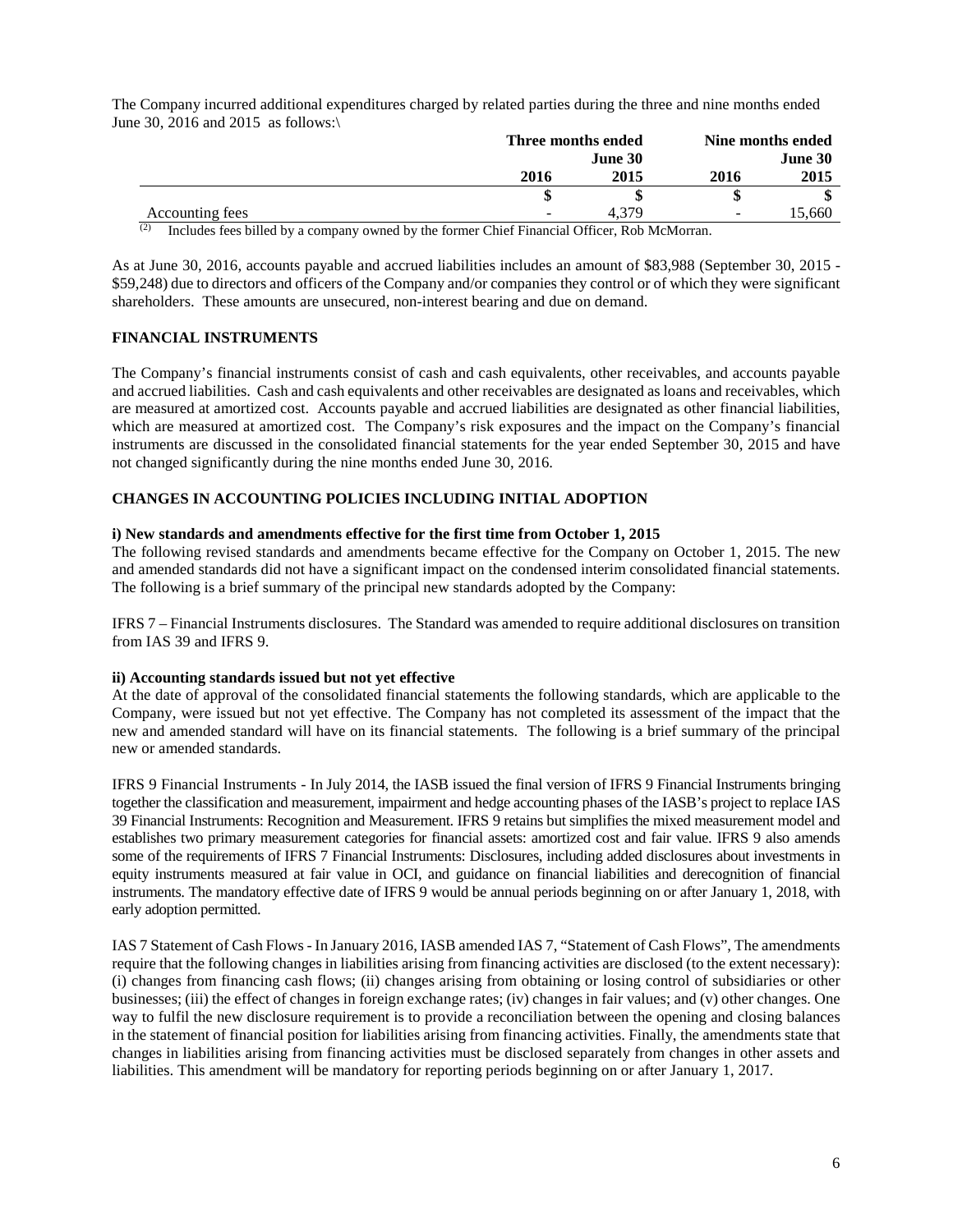### **OUTSTANDING SHARE DATA**

- a) Authorized: Unlimited common shares without par value.
- b) Issued and outstanding: 84,335,982 common shares
- c) Outstanding warrants and options

| <b>Type of Security</b> | <b>Number</b> | <b>Exercise Price</b> | <b>Expiry Date</b> |
|-------------------------|---------------|-----------------------|--------------------|
| Share purchase warrants | 4,900,000     | \$0.12                | November 4, 2016   |
| Share purchase warrants | 5,125,000     | \$0.05                | December 17, 2017  |
| Share purchase warrants | 1,000,000     | \$0.05                | December 24, 2017  |
| Share purchase warrants | 1,500,000     | \$0.05                | January 21, 2018   |
| Share purchase warrants | 13,750,000    | \$0.05                | May 20, 2019       |
| Stock options           | 515,000       | \$0.30                | November 3, 2016   |

### **DISCLOSURE CONTROLS AND PROCEDURES**

Disclosure controls and procedures are intended to provide reasonable assurance that information required to be disclosed is recorded, processed, summarized, and reported within the time periods specified by securities regulations and that the information required to be disclosed is accumulated and communicated to management. Internal controls over financial reporting are intended to provide reasonable assurance regarding the reliability of financial reporting and the preparation of financial statements for external purposes in accordance with IFRS.

In connection with National Instrument 52-109 (Certificate of Disclosure in Issuer's Annual and Interim Filings) ("NI 52-109"), the Chief Executive Officer and Chief Financial Officer of the Company have filed a Venture Issuer Basic Certificate with respect to the financial information contained in the condensed interim consolidated financial statements for the nine months ended June 30, 2016 and this accompanying MD&A (together, the "Interim Filings").

In contrast to the full certificate under NI 52-109, the Venture Issuer Basic Certificate does not include representations relating to the establishment and maintenance of disclosure controls and procedures and internal control over financial reporting, as defined in NI 52-109. For further information the reader should refer to the Venture Issuer Basic Certificates filed by the Company with the Interim Filings on SEDAR at www.sedar.com.

## **RISKS AND UNCERTAINTIES**

Certain risks are faced by the Company, which could affect its financial position. In general they relate to the availability of equity capital to finance the acquisition, exploration and development of existing and future exploration and development projects. The availability of equity capital to junior resource companies is affected by commodity prices, global economic conditions and economic conditions and government policies in the countries of operation, among other things. These conditions are beyond the control of the management of the Company and have a direct effect on the Company's ability to raise capital.

The Company's working capital and liquidity fluctuate in proportion to its ongoing equity financing activities. The Company requires a certain amount of liquid capital in order to sustain its operations and in order to meet various obligations as specified under the its mineral property option agreement. Should the Company fail to obtain future equity financing due to reasons as described above, it will not be able to meet these obligations and may lose its interest in the property covered by the agreement. Further, should the Company be unable to obtain sufficient equity financing for working capital, it may be unable to meet its ongoing operational commitments.

The Company's properties are in the exploration stage and without known reserves. Exploration and development of natural resources involves substantial expenditures and a high degree of risk. Few exploration properties are ultimately developed into producing properties. Accordingly, the Company has no material revenue, writes-off its mineral properties from time to time and operates at a loss. Continued operations are dependent upon ongoing equity financing activities.